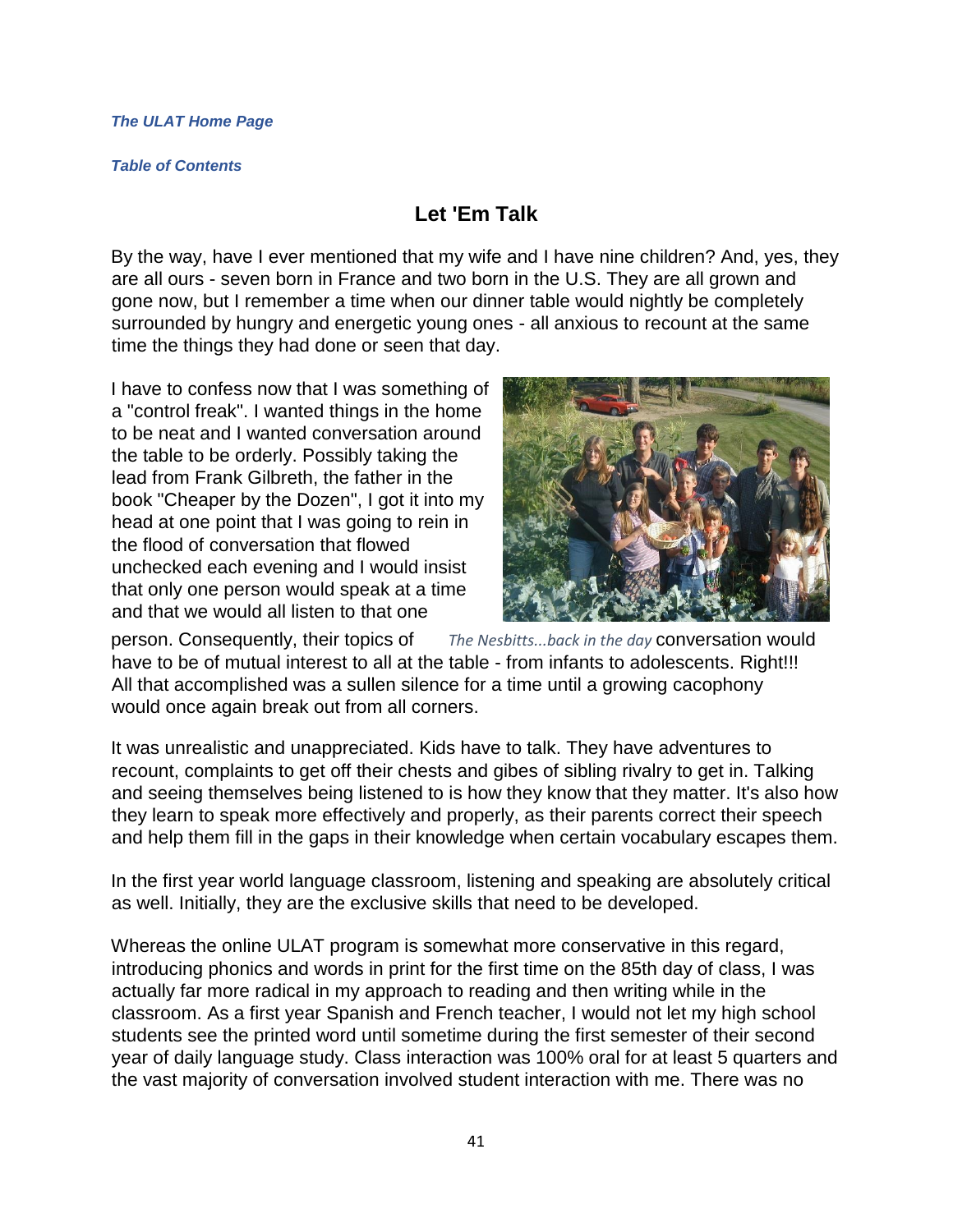throwing students a grammar packet to work on at their desks and then checking in with them at the end of the period to correct it. I was "on duty" at all times.

An amusing anecdote regarding one of my elementary school students gives you a glimpse into just how adamant I was about prioritizing speaking and listening skills in the target language with beginners. Not only would I not speak English with my students, but I would even speak Spanish with non-Spanish speaking faculty members in the hallway if my students were present, using mime and gestures to get my ideas across to my bemused colleagues. One day, about 5 or 6 weeks into the school year,

possibly in a moment of weakness, I decided that I would break down and communicate to my students in English at the beginning of one class. The next day, a mother e-mailed me to say that

"Mom, you can't believe how fast Mr. Nesbitt is learning English!"

her wide-eyed child had said to her at home that evening, "Mom, you can't believe how fast Mr. Nesbitt is learning English!"

So just how does a teacher go about effectively presenting a language without any recourse to the students' native language? On the first day of class, make it clear to the students that you don't always expect them to understand you. Let them know, if there is ever anything that they absolutely must understand, that you will find a way to make it clear to them. Secondly, and this is the most important element, be an actor or actress. To provide the context that gives meaning to words, the foreign language teacher who wants to avoid the use of the students' native language must be sufficiently uninhibited, creative, expressive and a little bit of a clown. You must be willing to do whatever it takes to enable your students to visualize the meaning of words. Personally, I enjoyed being "on stage" to perform, as it were, because it was never going to happen in any other realm of life and I had a captive audience! Thirdly, don't set your heart on pleasing your students, even to the extent of sometimes feigning incomprehension and ignoring questions they ask you when they do so in their own language. One of the great skills language learners must acquire is finding ways themselves of getting their ideas across without their native language. What will make them happiest and most comfortable, in the short term, is to tell them everything in their native language, but learning a language is not often a comfortable task. Learning one the right way, in a way that "sticks" and without interference from the students' native language, means that you cannot always make them happy and that sometimes they will be frustrated and even upset with you. For those of them who persevere, the day will come when they will thank you.

It was tiring and inconvenient at times to constantly interact with my students in speech and with visual cues, but the fruit of that effort made it all worthwhile. When a high school teacher from a local public school came to visit my classes, she wrote in the summary of her visit: "I observed both Spanish I and Spanish II and was astounded by the level of the students' fluency...Students that experience language learning in this rich environment exhibit remarkable Spanish skills in the present, and will undoubtedly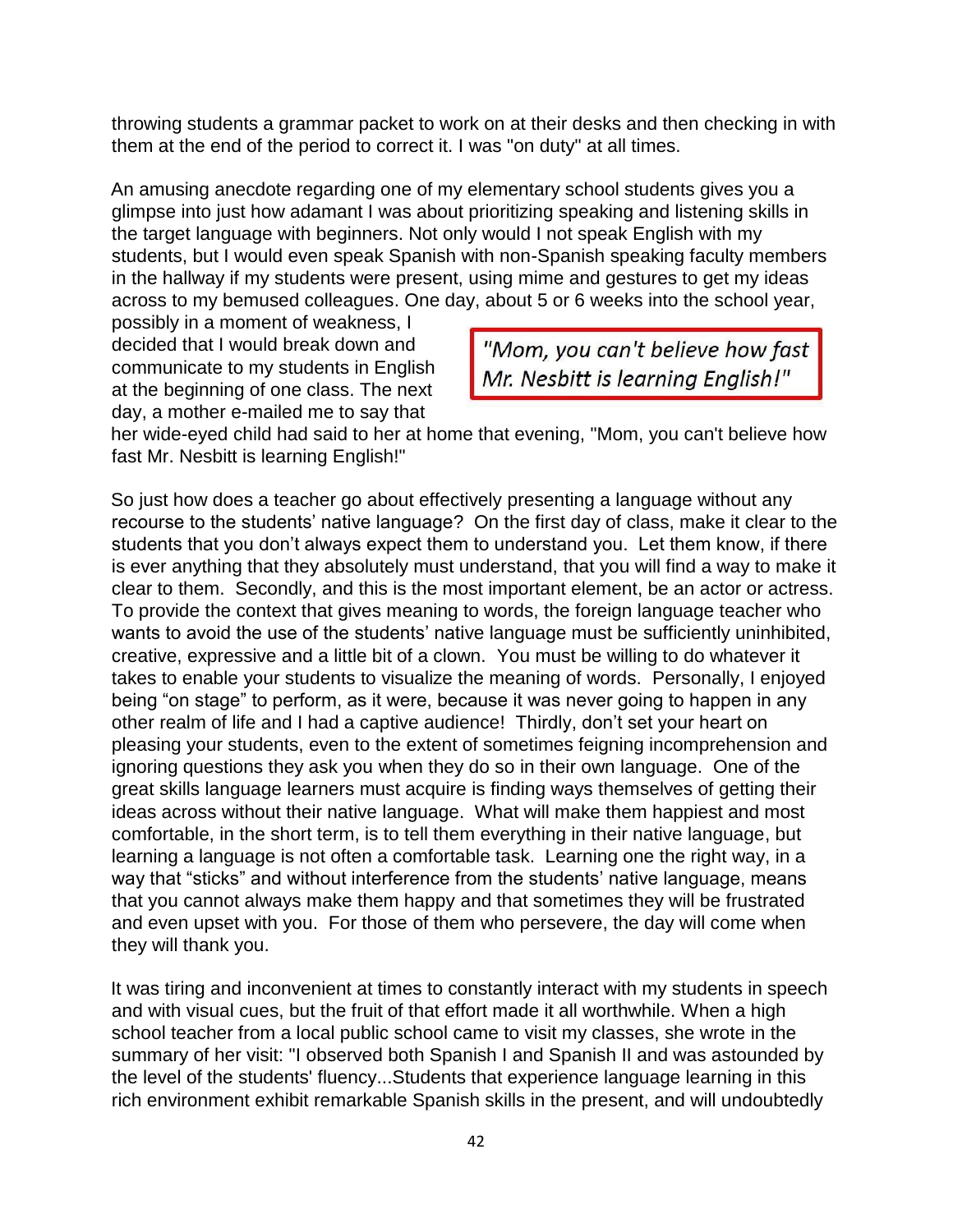reap many rewards from this class as they continue their academic careers and studies of Spanish." Students consistently tested out of foreign language requirements as they headed off to college or found themselves well along toward a minor even before attending a single day of class at the university. Many reported back that they were light years ahead of their college classmates in their ability to express themselves orally. One wrote, "I'm in my Spanish 301 class now, and first off, your accent sounds much better than my teacher's does, and she speaks in all Spanish, which confuses some people, but she speaks much slower than you do, so thanks so much for only speaking in Spanish from Spanish 1 all the way to Spanish 5."

And then there was the reward I felt before they ever left my classroom. By steadfastly refusing to use English from Day 1 and in all circumstances (except possibly when the fire alarm sounded), invariably there would come a day, usually in about February of the students' first year of study, when I would begin class with my usual recitation of the objectives I had and the activities that we would be performing that day. Then, I would suddenly notice a look of total comprehension on the faces of my students. Pausing and breaking with protocol, I would ask them in English, "Did you understand what I just told you?" They would respond, "Sure, you just told us that we will be talking about our daily routines, that half of us will review the lesson on the computers while the other half talks with you and then we'll switch. And you said that we'll be giving a 3-minute presentation on the topic tomorrow in class as a test." I would smile, thank myself for not having compromised up to that point in the school year and then press on.

The question "Did you understand what I just told you?" was actually a very valid one because I purposed to use the target language whether I thought they would understand me or not. Many times I am sure that I was the only one in the room who knew what I was saying, but I did not let that deter me. Even in those times, I knew that they were hearing the music and pronunciation of the language and that even those two elements alone were enough to make a total immersion in the target language preferable to their hearing English.

Some of you may be thinking, "Five whole quarters of study without ever seeing the printed word?!? How about their ability to write the language? That's got to set them back when it comes to reading and writing on AP tests or college coursework." Actually, it was quite the contrary. When I posed that very concern to one of my former students, who was minoring in Spanish in one of our state's universities, she said that delaying exposure to the written word had rather helped her. She explained that her college classmates and she were required to do peer editing in their advanced writing class. She explained how difficult it was to understand her classmates' writing because they were essentially speaking English using Spanish words. By contrast, she was experiencing success because, before beginning with the writing process, she had already learned through intensive oral interaction in high school what the Spanish language was supposed to sound like, making her writing far more authentic.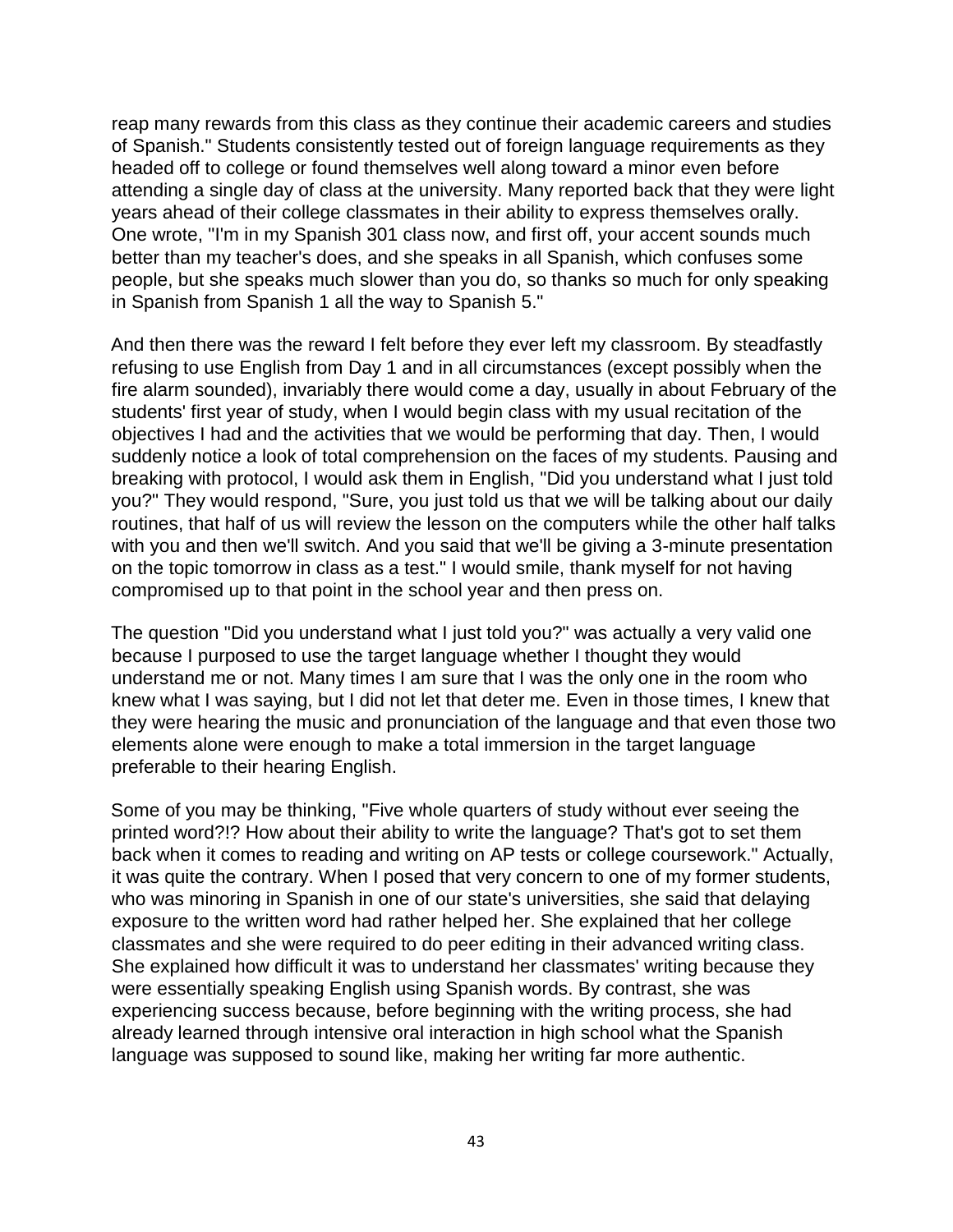Effective writing skills depend upon the foundation of oral fluency that preceded them.

All of that build-up (and a healthy dose of self-congratulation) is to make the following points:

1. As already emphasized ad nauseam, premature exposure to the written word condemns students to the habit of improper 5-step thought and inauthentic pronunciation based on the English phonics system.

2. Students who do not become comfortable with speaking their new language during the first year of studies, almost certainly never will.

3. A recognition of their progress in oral fluency, through their own self-awareness, others' observations of their surprising fluency and opportunities to interact in the target language with native speakers, improves students' self-image and heightens their appreciation for language study.

4. Reading fluency and writing authenticity are directly related to the strength of the oral foundation that precedes their development.

5. After training them in how to think like a native speaker of the second language, the first year teacher's most important job is to motivate and oblige students to speak.

With first year students, the two most important tasks are to train them to think like a native speaker and to motivate and oblige them to talk.

Do you want your language students to value your class and to feel good about themselves? Do you want them to succeed both in academia and in real world second language interaction? Do you want them to read the target language with ease and write it with authenticity? Then, lay a sound oral foundation and withhold the printed word from them until the right moment. Speak to them exclusively in the second language and don't worry too deeply if they don't always understand you. Most of all, don't follow my poor parental example. Let 'em talk. Nay, make them talk because (spoiler alert)...you can't steer a car until it's moving!

\*\*\*\*\*

Language Teachers' Topics for Reflection

- 1. While serving as a classroom teacher, how long does the author say that he would wait before exposing his students to the printed word?
- 2. Realistically, what challenge does such an approach pose to the teacher?
- 3. What benefits are derived when a teacher eschews the use of the students' native language in class at all times?